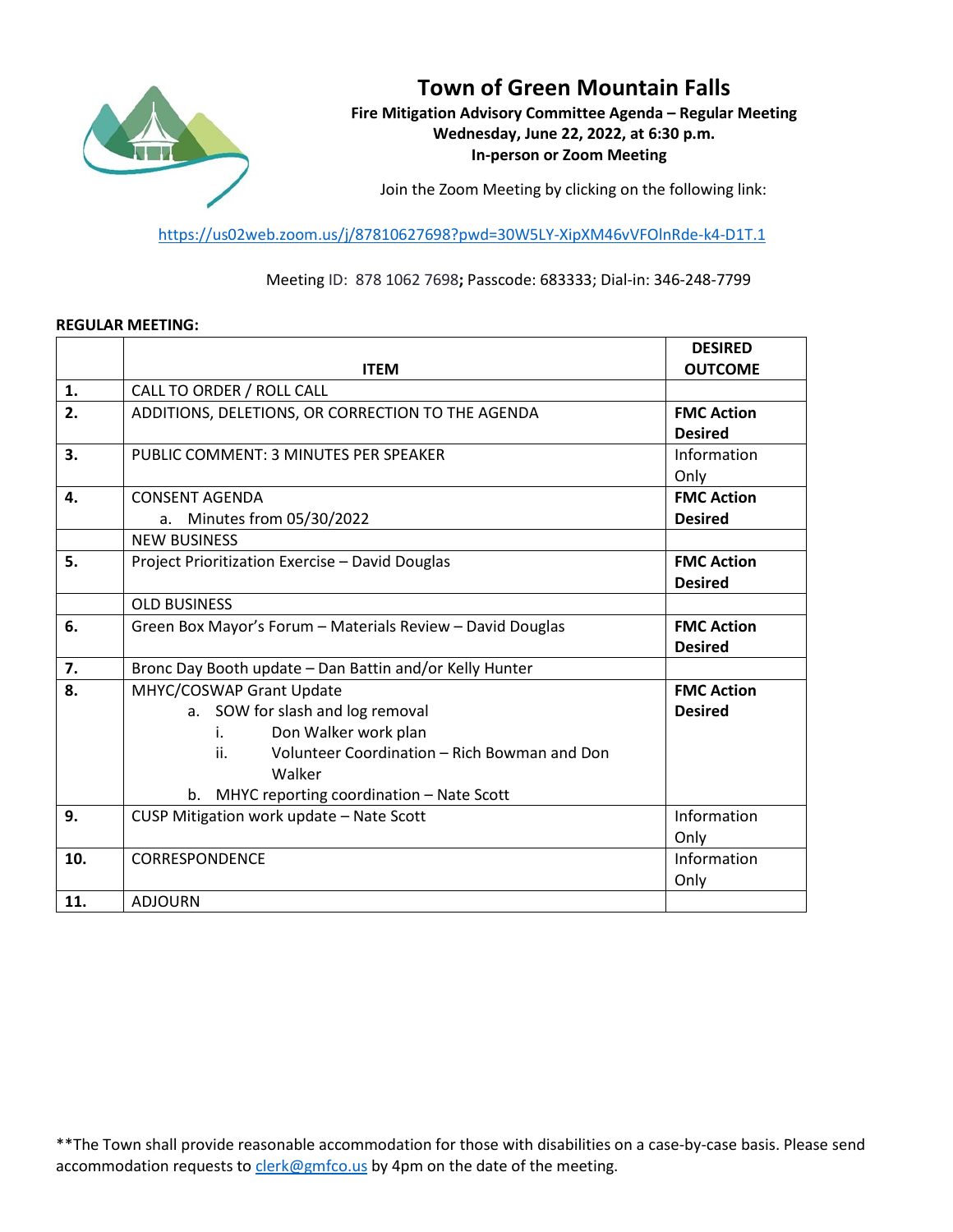

**Fire Mitigation Advisory Committee May 30, 2022 6:30 p.m. Zoom-only Meeting**

Committee Members Present: David Douglas, Dan Battin, Rich Bowman, Kelly Hunter

Committee Members Absent:

Ex-officio member: Trustee Nick Donzello

GMF Staff: Nate Scott (Town Clerk/Treasurer, FMAC Secretary)

| <b>Agenda Item</b> |                                                                       | <b>Motion/Discussion</b>                                                                                                                                                                                                                                                                                | M/S   | <b>DD</b> | DB | <b>RB</b> | <b>KH</b> |  |
|--------------------|-----------------------------------------------------------------------|---------------------------------------------------------------------------------------------------------------------------------------------------------------------------------------------------------------------------------------------------------------------------------------------------------|-------|-----------|----|-----------|-----------|--|
| 1.                 | CALL TO ORDER / ROLL CALL /<br>PLEDGE OF ALLEGIANCE                   | Meeting called to order at 6:33 pm                                                                                                                                                                                                                                                                      |       |           |    |           |           |  |
| 2.                 | ADDITIONS, DELETIONS, &<br><b>CORRECTIONS TO THE</b><br><b>AGENDA</b> | Motion to accept agenda as it stands.                                                                                                                                                                                                                                                                   | RB/DB | A         | A  | A         |           |  |
| 3.                 | PERSONS NOT PRESENT ON<br>THE AGENDA: 3 MINUTES PER<br><b>SPEAKER</b> | No public comment.                                                                                                                                                                                                                                                                                      |       |           |    |           |           |  |
|                    |                                                                       | Minutes from 05/04/2022<br>a.                                                                                                                                                                                                                                                                           |       |           |    |           |           |  |
| 4.                 | <b>CONSENT AGENDA</b>                                                 | Motion to approve minutes without changes.                                                                                                                                                                                                                                                              | DB/RB | A         | A  | Α         |           |  |
|                    |                                                                       | Member Kelly Hunter joins Zoom meeting.                                                                                                                                                                                                                                                                 |       |           |    |           |           |  |
|                    | <b>NEW BUSINESS</b>                                                   |                                                                                                                                                                                                                                                                                                         |       |           |    |           |           |  |
| 5.                 | Green Box Mayor's Forum                                               | Chair Douglas gives a summary of what the Mayor's Forum<br>presentation will look like: more of a Q/A session than a<br>power point with a lot of slides. Chair Douglas presents a list<br>of resources he wishes to present. FMAC members wish to<br>remove their phone numbers and leave only emails. |       |           |    |           |           |  |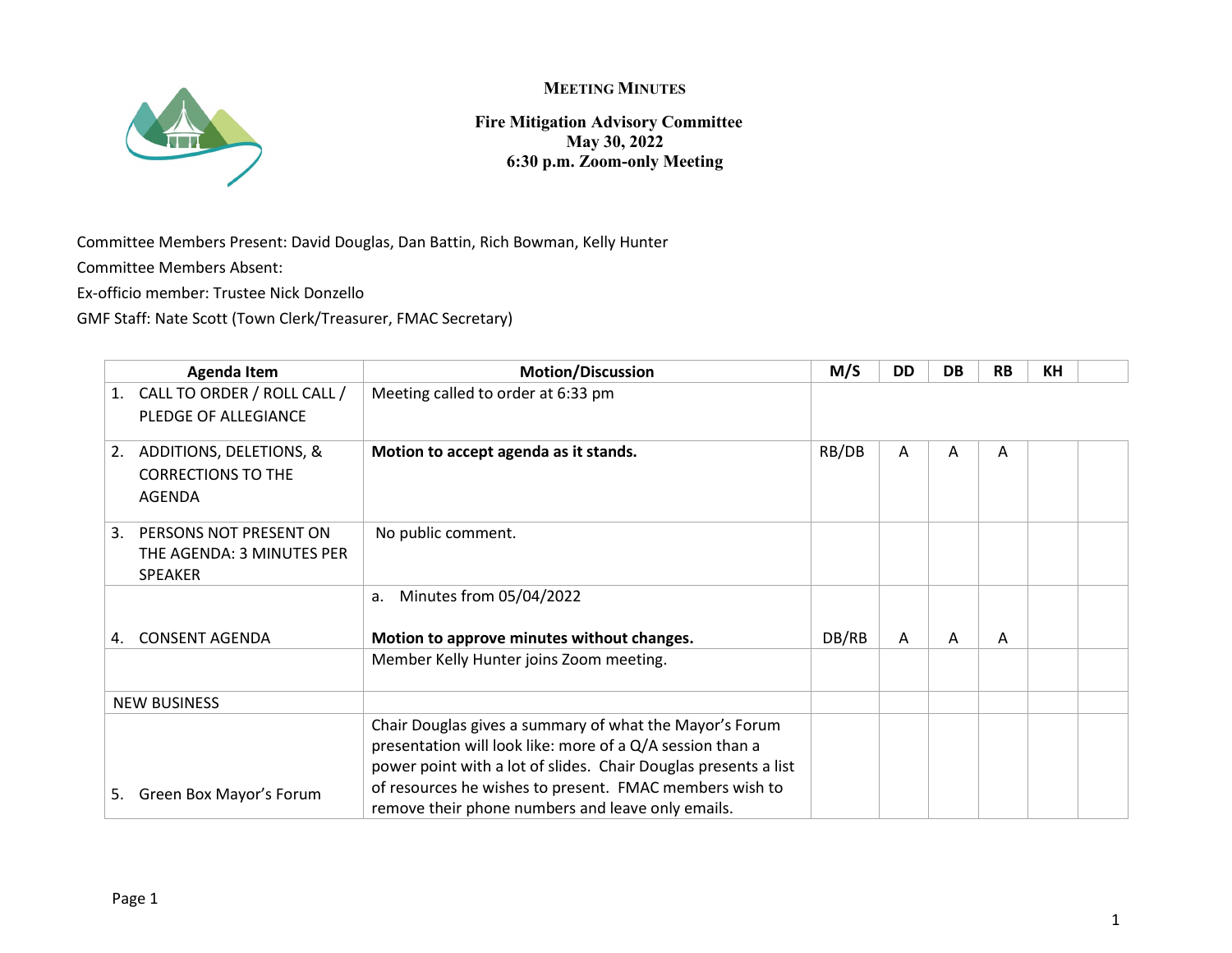|    |                                                       | Discussion about the idea of asking for $-$ or at least having the<br>ability to accept - donations. Ideas for specific projects to<br>spend on vs. for projects "approved by the FMAC".<br>Motion for the FMAC to man a booth at Bronc Day for<br>information purposes and for the purpose of accepting<br>potential donations. | KH/DB | A | A | A | A |  |
|----|-------------------------------------------------------|----------------------------------------------------------------------------------------------------------------------------------------------------------------------------------------------------------------------------------------------------------------------------------------------------------------------------------|-------|---|---|---|---|--|
|    |                                                       | Dan Battin and Kelly Hunter volunteer to share the load to<br>plan and man the booth. Discussion about spending funds on<br>a banner for the booth - should be approved by the Board.                                                                                                                                            |       |   |   |   |   |  |
|    |                                                       | Discussion about presenting the wildfirerisk.org website for<br>the Mayor's Forum audience. Discussion about places for<br>people to take refuse and professionals to recommend.                                                                                                                                                 |       |   |   |   |   |  |
|    |                                                       | a. Chipper Projects<br>b. Homeowner assistance<br>c. Slash, logs, and debris removal<br>d. RoW mitigation<br><b>Assessments Team</b><br>e.<br>f.<br><b>Education Team</b>                                                                                                                                                        |       |   |   |   |   |  |
| 6. | <b>Formation of Volunteer</b>                         | General discussion about the volunteer description template<br>that Mayor Dixon put together. Committee will develop a<br>prioritized projects list then draft volunteer plans for each<br>one, to be approved by Town and insured by CIRSA.<br>Discussion about what type of labor is appropriate for                           |       |   |   |   |   |  |
|    | <b>Groups and Requirements -</b><br><b>Discussion</b> | volunteers.<br>Discussion jumps to item 8c.                                                                                                                                                                                                                                                                                      |       |   |   |   |   |  |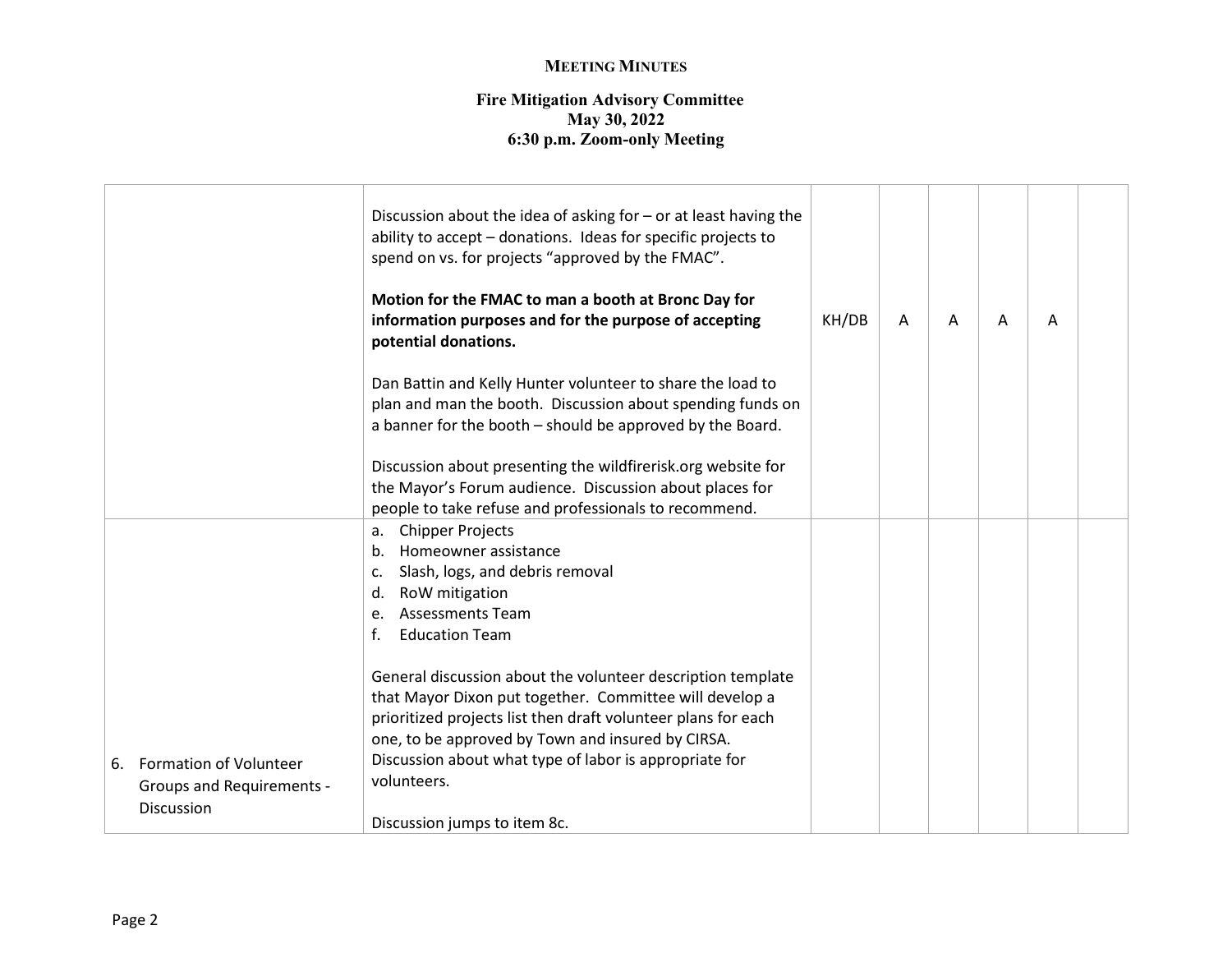| Cont'd from Item 8c. Chair Douglas proposed that the FMAC<br>members write job descriptions, scopes of work for each of<br>the bulleted list (a. $-$ f.). Further discussion about chipper<br>logistics, as an example of a project that needs a scope of<br>workthe FMAC needs to develop these scopes of work.<br>FMAC members should work on prioritizing this list (or add<br>others) and then volunteer to take on an item personally. |                                                                                                                      |  |  |  |
|---------------------------------------------------------------------------------------------------------------------------------------------------------------------------------------------------------------------------------------------------------------------------------------------------------------------------------------------------------------------------------------------------------------------------------------------|----------------------------------------------------------------------------------------------------------------------|--|--|--|
| FMAC members brainstormed priorities for funding: siren;<br>signage for fire restriction, escape routes; money to help<br>those who can't afford mitigation; professional grant-writing;<br>new town-owned chipper.<br>Mayor Dixon comments on the priorities-based budgeting<br>scheme and anything involving construction will be addressed<br>via grants.                                                                                |                                                                                                                      |  |  |  |
| Chair Douglas urges FMAC members to continue to think                                                                                                                                                                                                                                                                                                                                                                                       |                                                                                                                      |  |  |  |
| a. Status of project timeline<br>TCTP Scott gives update on the impending training class,<br>which will provide some bonus cutting. Work scheduled to<br>start June 6. He and Don placed fencing and signage. Slash<br>removal will be scheduled once project gets going. Meeting<br>with crew leaders to talk reporting, logistics, etc.                                                                                                   |                                                                                                                      |  |  |  |
| Chair Douglas asks if TCTP Scott needs any assistance with                                                                                                                                                                                                                                                                                                                                                                                  |                                                                                                                      |  |  |  |
|                                                                                                                                                                                                                                                                                                                                                                                                                                             | about funding ideas.<br>b. Project oversight assistance<br>oversight. TCTP Scott advises that maybe a check-in every |  |  |  |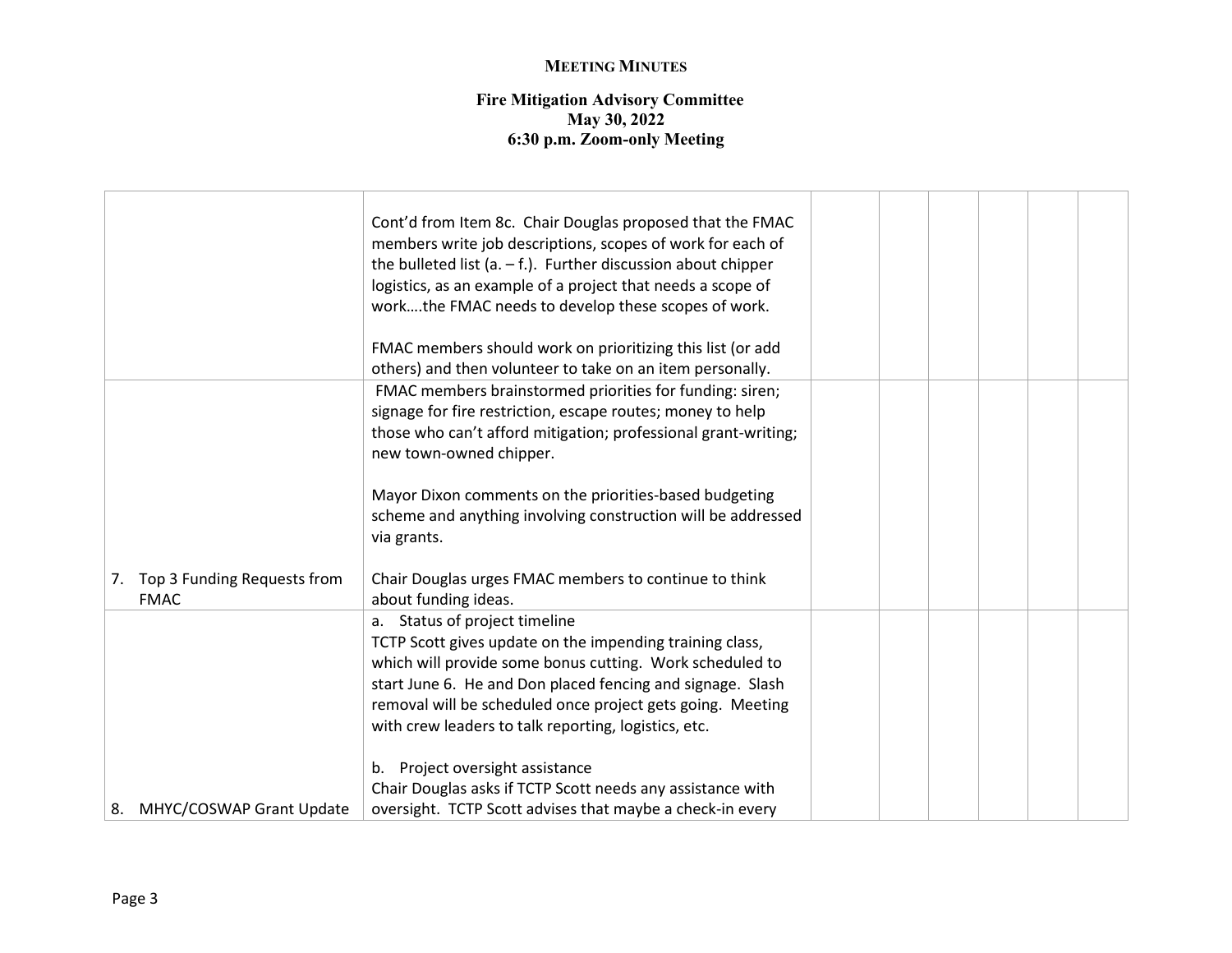|                                 | now and then would help, but probably not necessary. He<br>will be checking in frequently and will have a better idea once<br>the project is underway. He will ask for help from the FMAC<br>if needed.                                                                                                                                                                                                                                                                                                                                                                                      |  |  |  |
|---------------------------------|----------------------------------------------------------------------------------------------------------------------------------------------------------------------------------------------------------------------------------------------------------------------------------------------------------------------------------------------------------------------------------------------------------------------------------------------------------------------------------------------------------------------------------------------------------------------------------------------|--|--|--|
|                                 | Jump to Item 9.                                                                                                                                                                                                                                                                                                                                                                                                                                                                                                                                                                              |  |  |  |
|                                 | c. SOW for slash and log removal - Don Walker                                                                                                                                                                                                                                                                                                                                                                                                                                                                                                                                                |  |  |  |
|                                 | Cont'd from item 6: Don Walker explains the action plan he<br>developed for the volunteer work force. Discussion ensues<br>about how to handle the chipping effort and the resulting<br>chips. And how to advertise for and respond to volunteers in<br>this effort. Don can lead the work effort but the FMAC<br>should be leading the effort to recruit volunteers and collect<br>their contact info. Rich Bowman volunteers to be the point<br>person for volunteers and Don to be the field overseer. Kelly<br>Hunter will start compiling a volunteer list and pass that on to<br>Rich. |  |  |  |
|                                 | Don's document should be reviewed before next meeting<br>with the goal of making it an official volunteer scope of work<br>document.                                                                                                                                                                                                                                                                                                                                                                                                                                                         |  |  |  |
|                                 | Discussion jumps back to item 6.                                                                                                                                                                                                                                                                                                                                                                                                                                                                                                                                                             |  |  |  |
|                                 | Cont'd from Item 8b. Chair Douglas asks FMAC members to                                                                                                                                                                                                                                                                                                                                                                                                                                                                                                                                      |  |  |  |
|                                 | begin writing down ideas to include in a 5-year plan -                                                                                                                                                                                                                                                                                                                                                                                                                                                                                                                                       |  |  |  |
|                                 | projects, goals, priorities. Mayor Dixon advises to look at it as                                                                                                                                                                                                                                                                                                                                                                                                                                                                                                                            |  |  |  |
| 9. FMAC 5-year plan preparation | a subset of the Town's Comprehensive Plan, which can be                                                                                                                                                                                                                                                                                                                                                                                                                                                                                                                                      |  |  |  |
| development - Discussion        | used as a guiding document.                                                                                                                                                                                                                                                                                                                                                                                                                                                                                                                                                                  |  |  |  |
| 10. CORRESPONDENCE              | a. Firewise USA handout packet                                                                                                                                                                                                                                                                                                                                                                                                                                                                                                                                                               |  |  |  |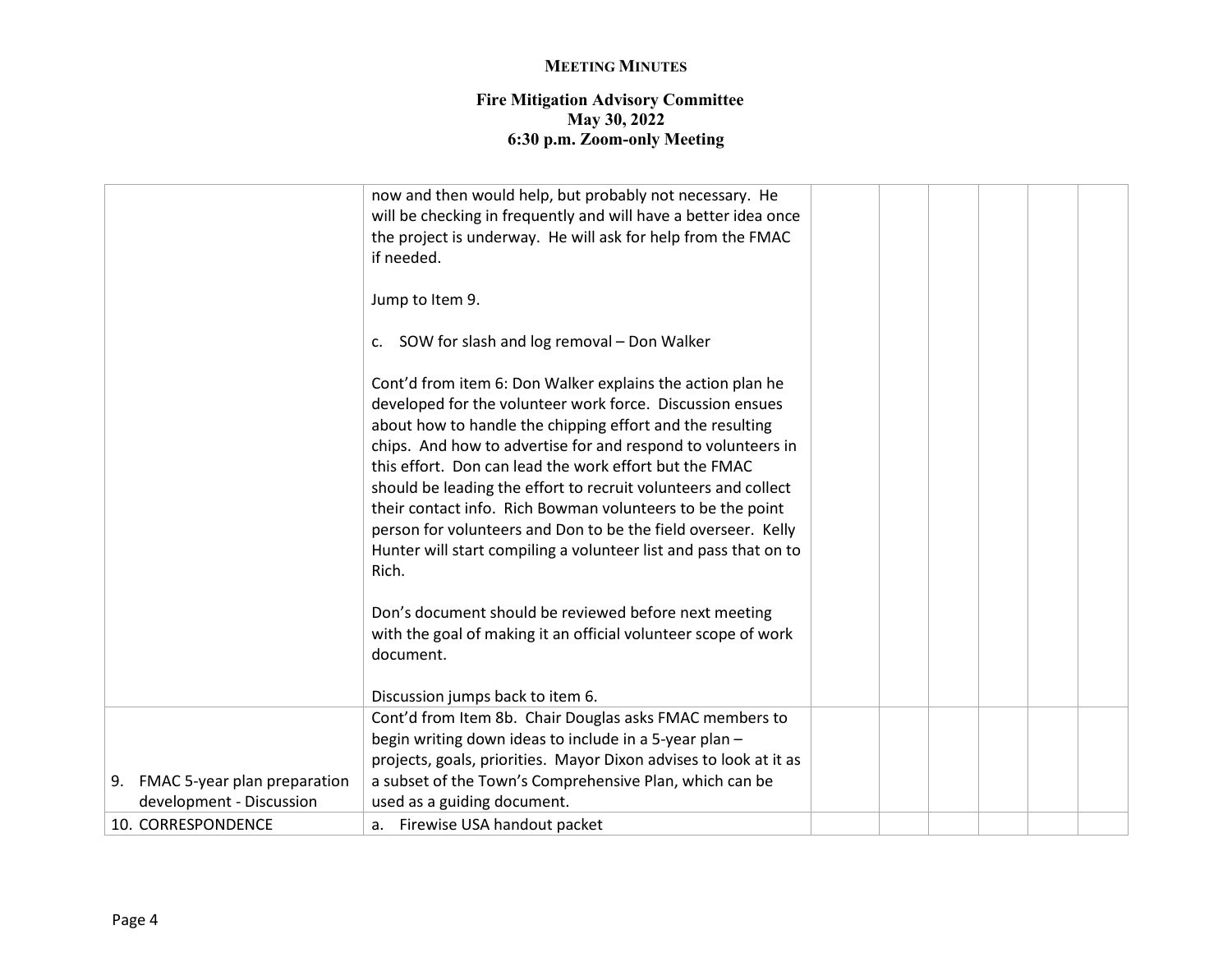|             | TCTP Scott gives a brief summary of the handouts, which<br>were up at the Woodland Park town hall. He can add them to<br>the website as informational links. Member Battin asks for an<br>email to remind him to look the info over. Suggestions to<br>post info outside of the post office or on trailhead signs.<br>Carolyn Bowers suggests distributing this info through the<br>church or schools. Kelly Hunter suggests emailing info to<br>school families via the school staff.<br>b. Location of FMAC checklists on website |  |  |  |
|-------------|-------------------------------------------------------------------------------------------------------------------------------------------------------------------------------------------------------------------------------------------------------------------------------------------------------------------------------------------------------------------------------------------------------------------------------------------------------------------------------------------------------------------------------------|--|--|--|
|             | TCTP Scott gives a brief demo of where the fire mitigation<br>info exists on the website.                                                                                                                                                                                                                                                                                                                                                                                                                                           |  |  |  |
|             | The next meeting is scheduled for Wed, June 22 at 6:30 pm.<br>Chair Douglas to send out a calendar invite.<br>Nick Donzello mentions that the Church of the Wildwood                                                                                                                                                                                                                                                                                                                                                                |  |  |  |
| 11. ADJOURN | bells could possibly be used as an alarm in lieu of a siren.<br>Meeting adjourned at 8:44 pm.                                                                                                                                                                                                                                                                                                                                                                                                                                       |  |  |  |
|             |                                                                                                                                                                                                                                                                                                                                                                                                                                                                                                                                     |  |  |  |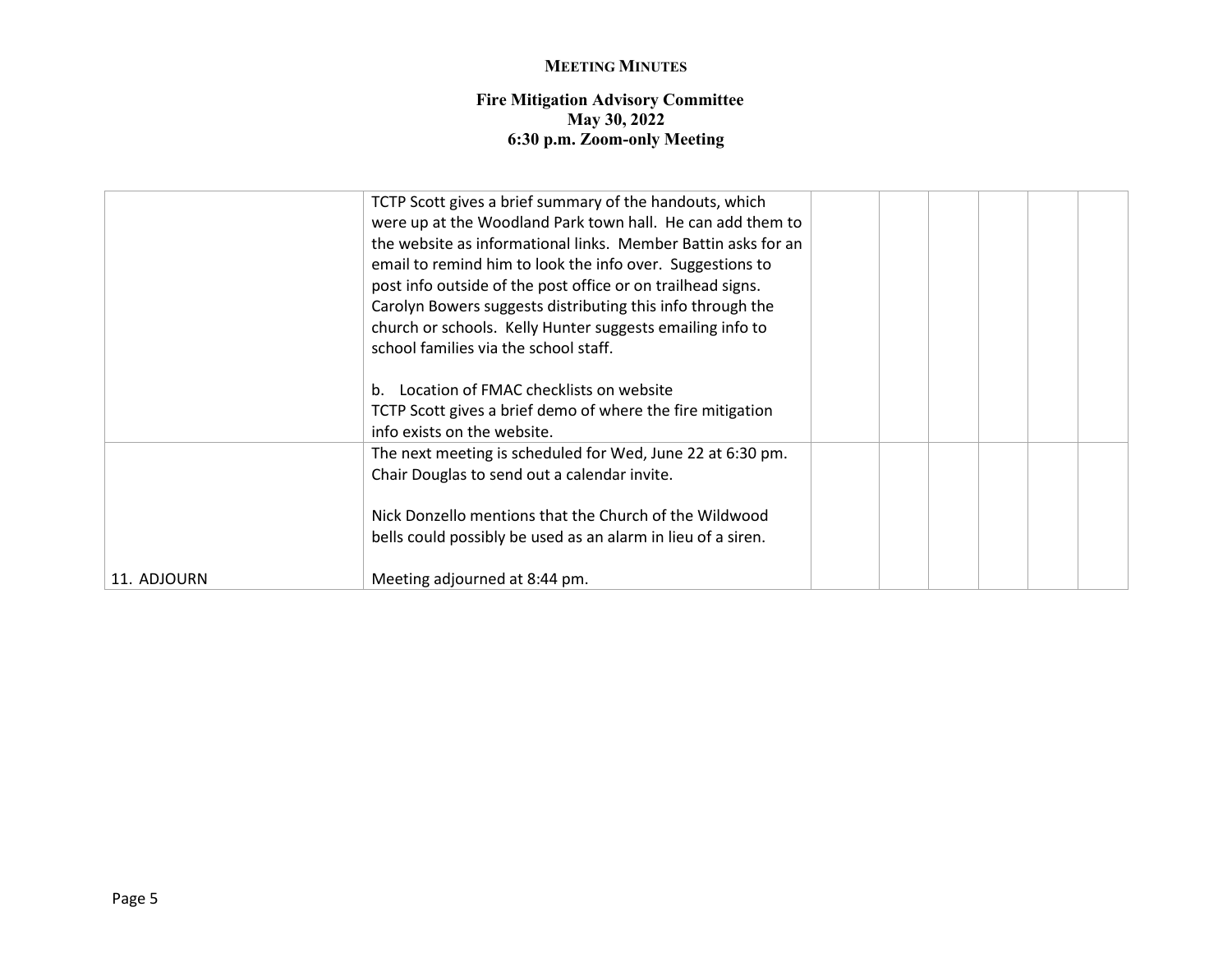# **FMAC Prioritization Exercise**

**June 22, 2022**

| <b>RB</b> | <b>KH</b> | <b>DB</b> | <b>DD</b> | <b>Average</b> | Project                          |
|-----------|-----------|-----------|-----------|----------------|----------------------------------|
|           |           |           |           |                | <b>E</b> Assessment Team         |
|           |           |           |           |                | <b>F</b> Education Team          |
|           |           | R         |           |                | <b>D</b> ROW                     |
|           | А         |           | A         |                | <b>A</b> Chipper                 |
|           |           |           | B         |                | <b>B</b> Homeowner Assistance    |
|           | R         |           |           |                | C Slash, Log, and debris removal |

## **Project Reference**

A. Chipper Projects

B. Homeowner assistance

C. Slash, logs, and debris removal

D. RoW mitigation

E. Assessments Team

F. Education Team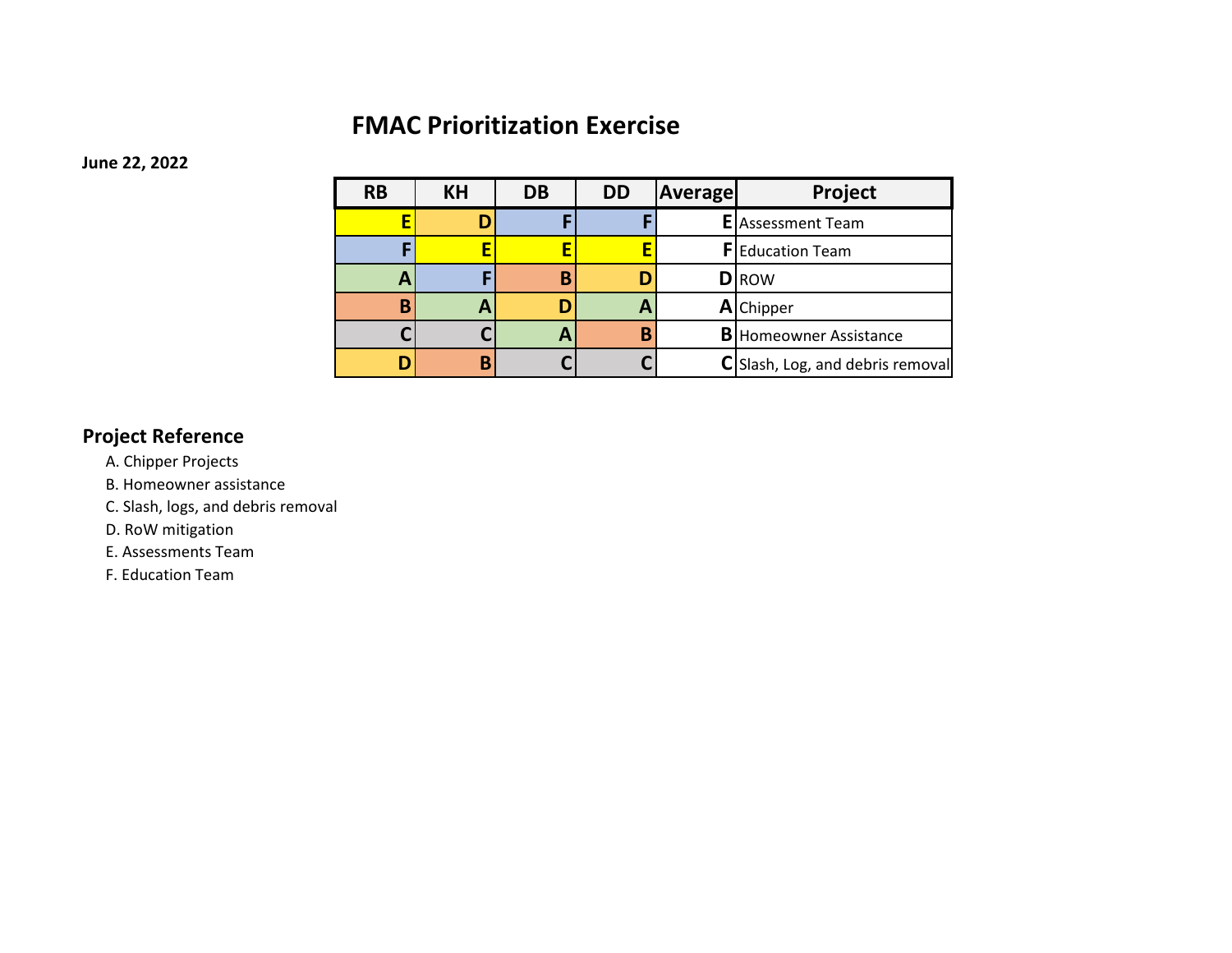## **GREEN MOUNTAIN FALLS WILDFIRE FUELS MITIGATION PROGRAM PRIVATE PROPERTY OWNERS' PARTICIPATION**

Name:

Permanent Residence Address:

GMF Property Address:

Phone Number:

Email:

 $\Box$  I would like my GMF property to be registered as participating in GMF's Fire and Fuels mitigation program. This means I will be notified of all programs initiated by GMF for the purpose of assessing and developing specific actions to remediate fuels on public and private property.

 $\Box$  I would like to have a free assessment of my property performed to determine the actions necessary to comply with recommended Fire Wise programs to protect my home. Please have someone contact me to learn more.

 $\Box$  I would like to participate in a program to trim my trees to 10 feet above the ground to eliminate ladder fuels. Please have someone contact me to learn more.

 $\Box$  I would like to have Nuisance Trees (diseased, dead, or dying) removed from my property. Please have someone contact me to learn more.

 $\Box$  I pledge to do my part to protect Green Mountain Falls from Wildfire by performing recommended best practices on my property as described on the attached checklist and links provided.

 $\Box$  I would like to volunteer my time to participate in fire mitigation projects in Green Mountain Falls. (Projects could include education, home assessments, helping feed a chipper, picking up and removal of fire fuels, writing grants, assisting those who are physically unable to perform home fuels mitigation, etc.) Let us know your interest.

 $\Box$  I would like to donate to Green Mountain Falls' Wildfire Fuels Mitigation Fund which will be used only for the purpose of fire mitigation projects in Green Mountain Falls on both public and private property. Checks should be made out to Town of Green Mountain Falls with a notation of 'fire mitigation' at the bottom.

Amount of Donation: entitled a Method of Payment:

Signature – Property Owner

\_\_\_\_\_\_\_\_\_\_\_\_\_\_\_\_\_\_\_\_\_\_\_\_\_\_\_\_\_\_\_\_\_\_\_\_\_\_\_\_\_\_\_\_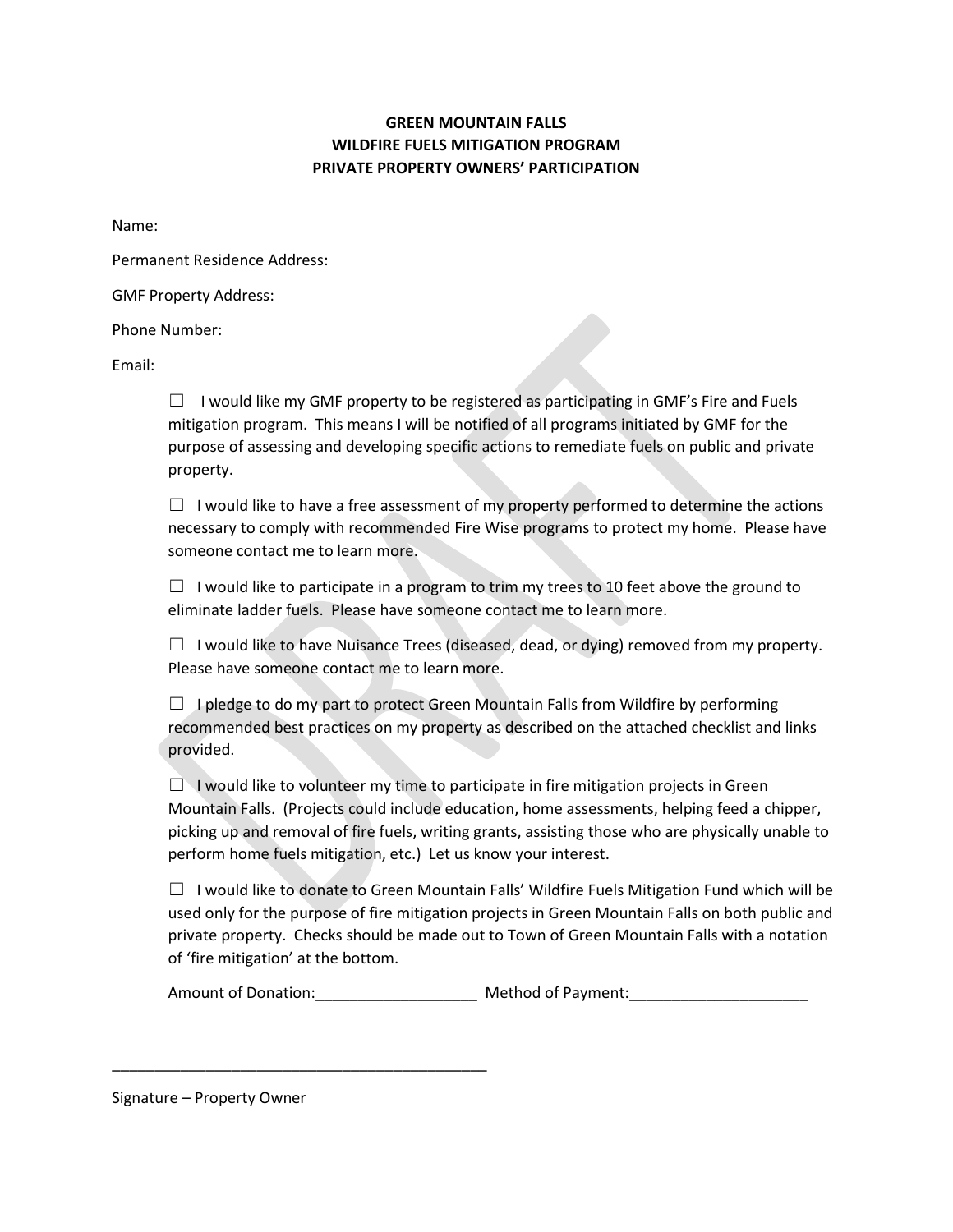### **Mayor's Forum July 3, 2022 Fire Mitigation Resource List for Citizens of the Town of Green Mountain Falls**

### [Wildfire Reality | Town of Green Mountain Falls \(colorado.gov\)](https://greenmountainfalls.colorado.gov/fire/flood/wildfire-reality)

#### **Green Mountain Falls, CO Fire Mitigation Advisory Committee**

David Douglas, Chair - C:281-610-1280; email: [david@falconpartnersltd.com](mailto:david@falconpartnersltd.com)

Dan Battin, Vice Chair – email: dubattin11@gmail.com

Rich Bowman – email: [rbgmf@yahoo.com](mailto:rbgmf@yahoo.com)

Kelly Hunter – email[: kellygrn@comcast.net](mailto:kellygrn@comcast.net)

*Contact Nate @ Town Hall to learn how you might get on the list to volunteer to either help with fire mitigation for private citizens and/or to get help with your own fire mitigation needs using local volunteers. Nate: [clerk@gmfco.us;](mailto:clerk@gmfco.us) 719-684-9414 x1*

#### **Colorado State Forestry Service (CSFS Brochures)**

Woodland Park Office – David Poletti, Forester – 719-687-2921

[Protect Your Home & Property from Wildfire -](https://csfs.colostate.edu/wildfire-mitigation/protect-your-home-property-from-wildfire/) Colorado State Forest Service (colostate.edu)

Homesite Assessments - [Colorado State Forest Service \(colostate.edu\)](https://csfs.colostate.edu/homeowners-landowners/homesite-assessments/)

2021 CSFS HIZGuide Web.pdf (colostate.edu)

Home Ignition Zone Checklists - [Colorado State Forest Service \(colostate.edu\)](https://csfs.colostate.edu/wildfire-mitigation/home-ignition-zone-checklists/)

#### **National Fire Prevention Association – Firewise USA**

NFPA - [Preparing homes for wildfire](https://www.nfpa.org/Public-Education/Fire-causes-and-risks/Wildfire/Preparing-homes-for-wildfire)

#### **Coalition for the Upper South Platte (CUSP) [https://CUSP.WS](https://cusp.ws/)**

#### **CUSP is currently accepting cost sharing grant applications for home mitigation work in 2022.**

Adrian Knight of the Coalition for the Upper South Platte (CUSP) says interested residents should reach out now to CUSP ([cusp@cusp.ws](mailto:cusp@cusp.ws)).

or

If interested, send a message t[o https://cusp.ws/contact](https://cusp.ws/contact)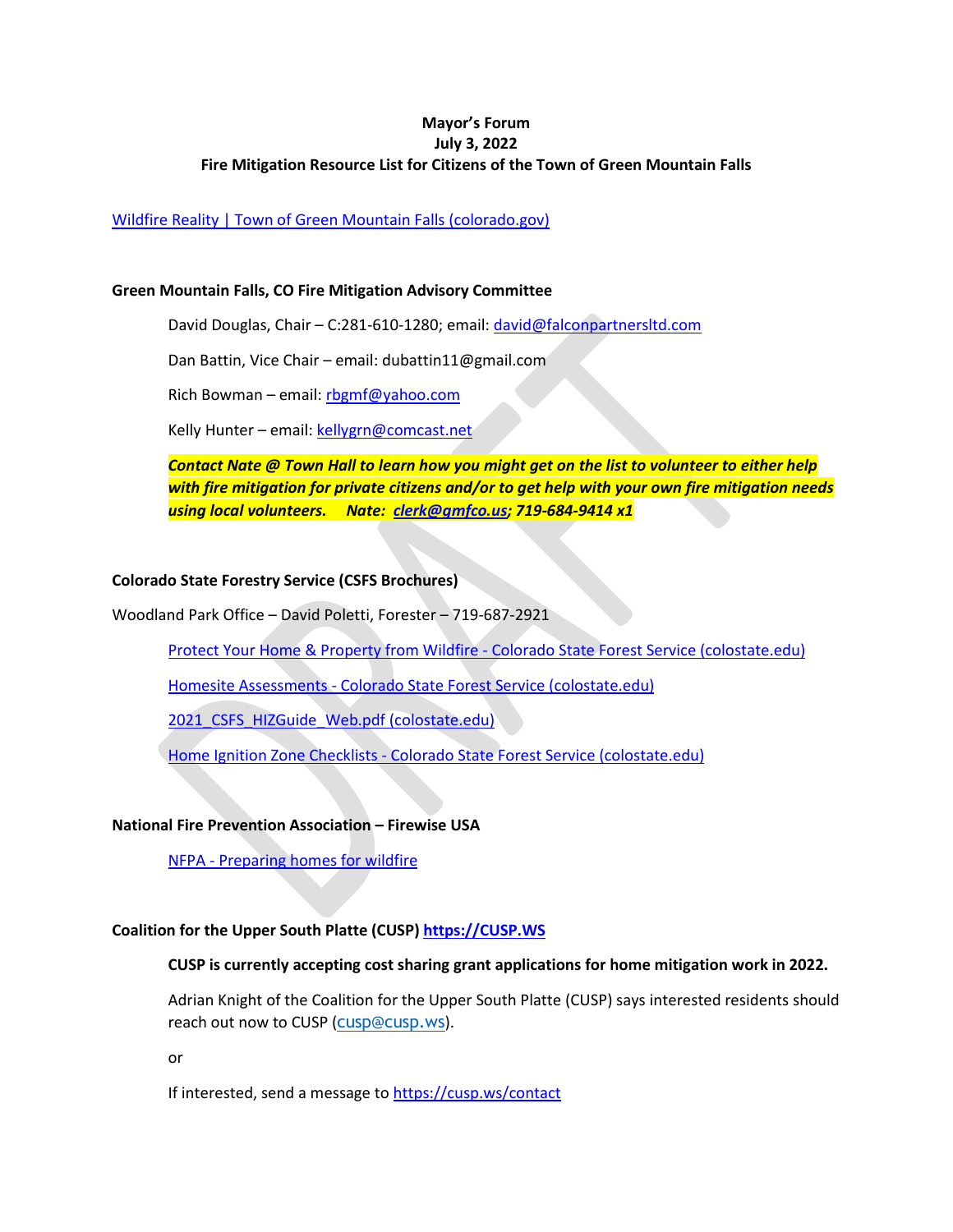Find out more about CUSP's mitigation work at [https://cusp.ws/ecological-restoration-and-wildfire](https://cusp.ws/ecological-restoration-and-wildfire-mitigation/)[mitigation/.](https://cusp.ws/ecological-restoration-and-wildfire-mitigation/)

#### **Fire District**

Chief Steve Murphy – 719-684-2293

#### **Other Resources:**

The following list is the result of an Internet Search for Private Contractors specializing in fire mitigation. *Note!! In the provision of this list, the Town of Green Mountain Falls is in NO WAY endorsing any of these companies!!!! (Do your own research, get references, and verify the contractor you choose has liability insurance!)*

Tiptop Tree Cultivation, LLC – Scott Donlon; [tiptoptc@outlook.com;](mailto:tiptoptc@outlook.com) [Welcome to TipTop Tree](https://www.tiptoptreecultivationllc.pro/)  [Cultivation \(tiptoptreecultivationllc.pro\);](https://www.tiptoptreecultivationllc.pro/) C:719-646-8818

Rocky Top Resource[s www.rockytopresources.com/services/](http://www.rockytopresources.com/services/) - Yard waste and slash recycling

5x5 Services, LLC – Brandon Schofield, Owner – [5x5services@gmail.com;](mailto:5x5services@gmail.com) C:719-465-4015 – Tree trimming and cutting.

Hope Restored - [www.hoperestored.org](http://www.hoperestored.org/) 719-247-1518; Byron Spinney, Director - Fuels mitigation, tree trimming and cutting. *Services are offered free to those who lack the financial resources or physical ability to perform the work on their own property.*

Firewood ministry at Woodland Park Community Church – contact Matt Whitfield @ 915-479- 6288; they will cut trees and/or gather firewood for people who depend on wood for heat.

(Is this the same as Old Mens' Group/Pete's Place?)

#### **Places to take yard refuse:**

Teller County Waste Transfer station: \$70 load

Rocky Top in CO Springs: \$5 per load on Saturdays – private homeowners only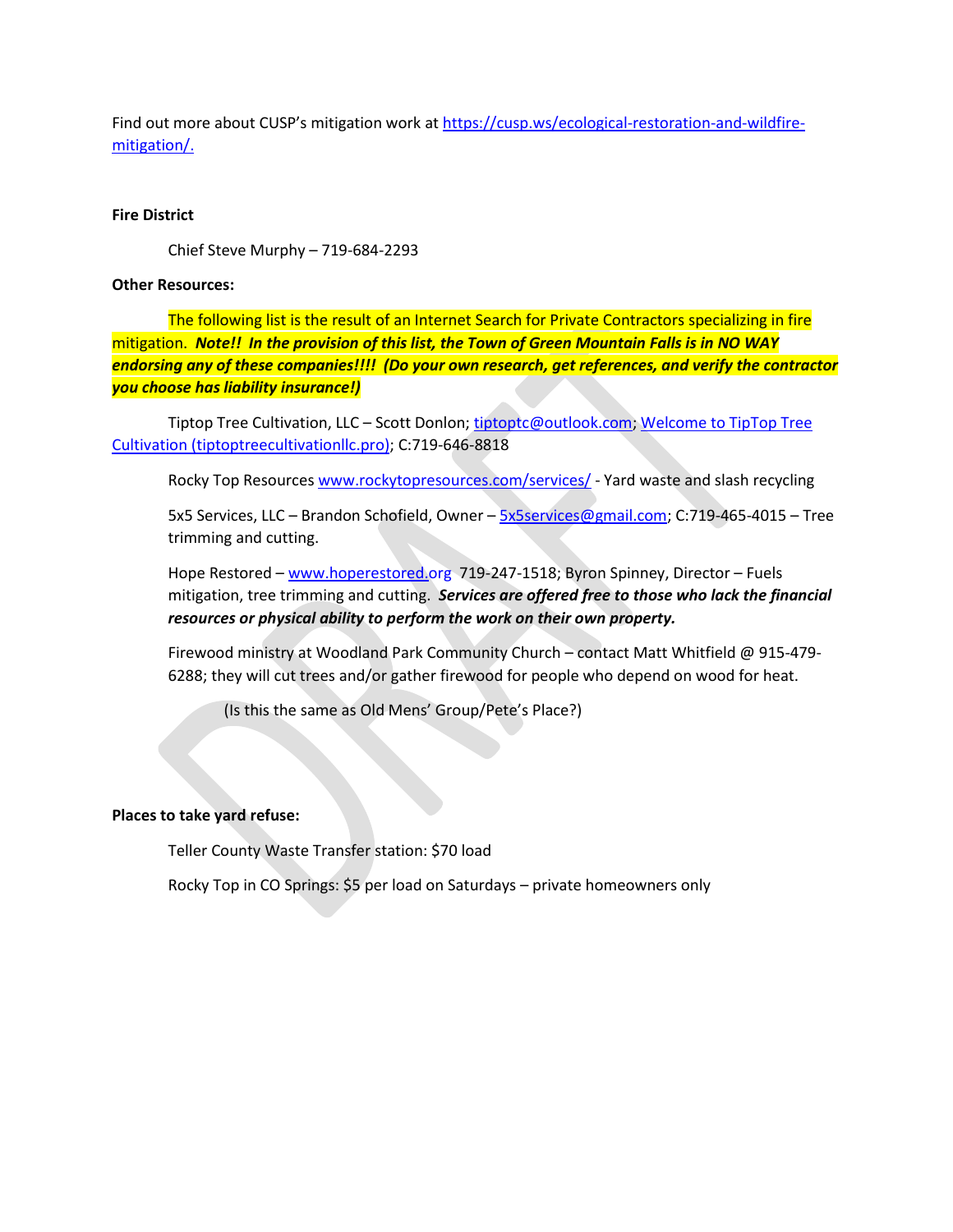This is what I found. [Buy Table Top Displays and Banner Stands & Save up to 20% | BannerBuzz](https://www.bannerbuzz.com/table-top-displays)

On Thu, Jun 16, 2022 at 4:35 PM Town Clerk  $\leq$ clerk $\omega$ gmfco.us</u>> wrote:

Hi Kelly and Dan,

Did either of you get pricing on a banner for the Bronc Day booth? I can ask the Board about it tonight…but would be nice to have a ballpark cost.

Nate Scott

Clerk/Treasurer/Planner

Town of Green Mountain Falls

PO Box 524, Green Mountain Falls, CO 80819

719-684-9414 x1

<https://greenmountainfalls.colorado.gov/>

"**PLEASE NOTE: This email is intended solely for the use of the addressee(s) and may contain legally privileged and confidential information. If you are not the intended recipient of this email, please be advised that the dissemination, distribution, forwarding, printing, storing or copying of this email is strictly prohibited. If you are not the intended recipient or received this email in error, please delete all copies of this email and any attachments completely."**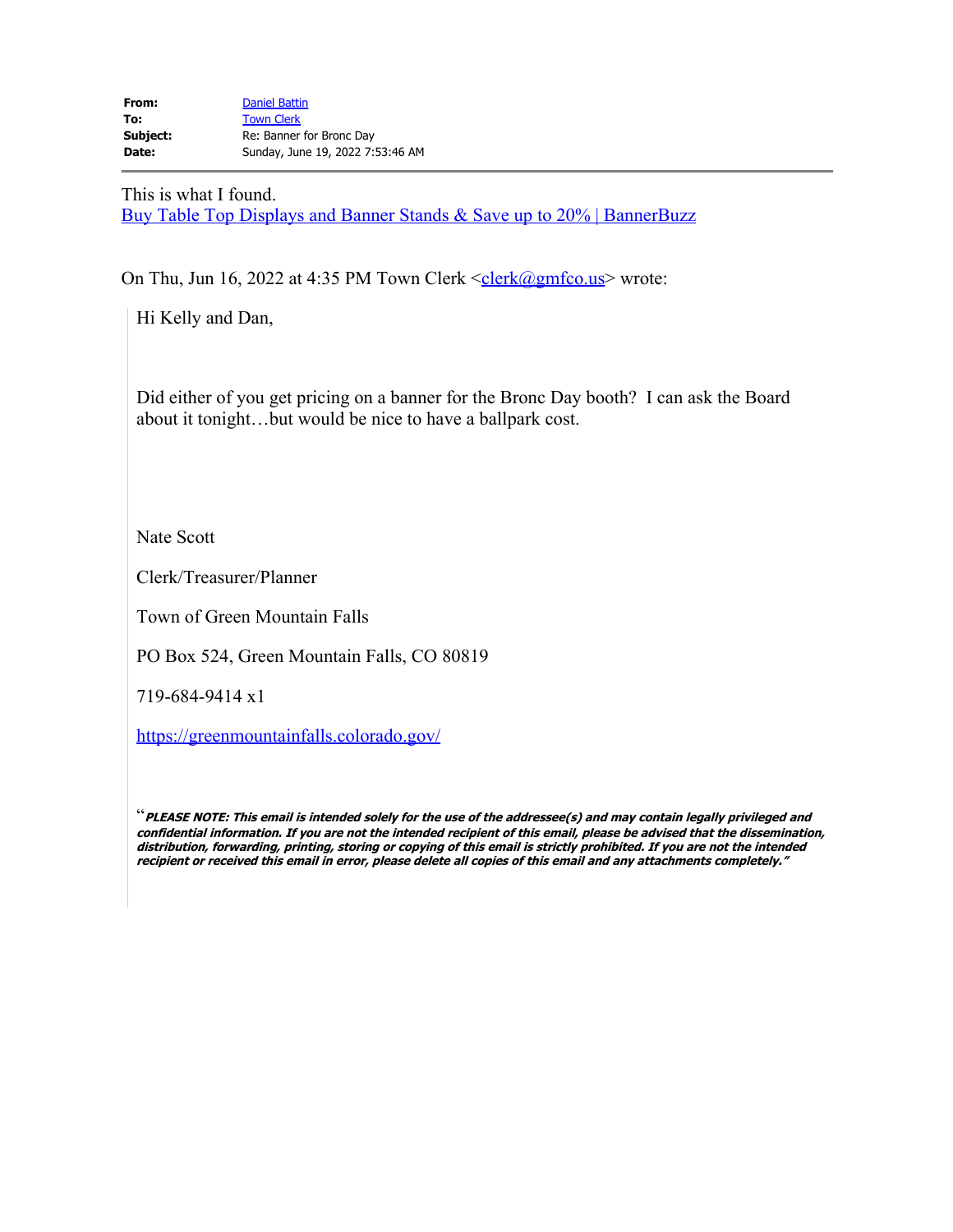## **Fire Mitigation ADVISORY Committee AGENDA MEMO – Information Only**

| DATE: 06.21.2022                         | <b>AGENDA NO 7</b>               | <b>SUBJECT:</b> |  |  |  |
|------------------------------------------|----------------------------------|-----------------|--|--|--|
| <b>Presented by:</b>                     | Fire Mitigation Committee Action |                 |  |  |  |
| Nate Scott, Town Clerk/Treasurer/Planner | Plan re: COSWAP Fuels removal    |                 |  |  |  |

## **Background:**

Due to the way I see this conversation going, I believe it's important for everyone to be aware of the evolution of this discussion on whether to use Don Walker's recommended SOW for volunteer-led fuel removal from the COSWAP work area.

On Friday, May 13, I met with Olympia Vida of MHYC, Don Walker, and Rocco Blasi on the COSWAP project site to talk project boundaries, flagging methods, fuel removal, and access points for the project, among other logistics. At some time during this meeting, I talked with Don and Rocco about the possibility of using winches to remove heavy fuel from the project site. Nothing definitive was decided about using this method. We also talked about the crews identifying staging areas near access points, in which to stack cut fuel for easier removal from the area by volunteer labor.

Between this meeting and the end of May, I had a phone conversation with David Douglas, and I advised that what needs to happen to solidify volunteer involvement is the creation of specific, project-based "job descriptions" for volunteers so they could be vetted by CIRSA (Town's insurance carrier) for approval.

At the May 30 meeting of the FMAC, a scope of work for fuel removal from the COSWAP grant work area was presented by Don Walker. The committee discussed the proposal, and the response was favorable, but no formal recommendation was voted on, as reflected in the minutes. [Here is the video.](https://youtu.be/w8rotznmw-0)

On Thursday, June 16, David Douglas stopped by town hall to tell me that the MHYC crew was cutting the trees into smaller segments than what was prescribed to them in Don's plan. I told David – without giving it enough thought in that moment – that I would reach out to Olympia and ask them to leave them longer, as prescribed in Don's plan.

That same day, June 16, I reviewed the plan again and spoke with Olympia Vida of MHYC and Town Manager Becky Frank about it, and we collectively identified several concerns with it. That afternoon I sent an email to Don Walker and David Douglas which outlined our concerns (see attached) and suggested meeting this week to further discuss. I received no response.

In the evening of June 16, I was approached by Trustee Nick Donzello about the situation after the Board meeting. He had been forwarded the email and talked to me about allowing the use of the winch plan in this effort. I told him that I am willing to meet with anyone at any time to discuss this further and that I have concerns with the plan that had not been addressed to that point.

On Friday, June 17, I sent another email to David to ask him if he wanted to meet to discuss further. No response.

On Tuesday, June 21, I received a call from PRT Committee member Jay Kita, who informed me that he was asked to contact me and tell me that MHYC was not cutting the trees correctly, "according to the contract". So, apparently this misinformation is being spread among Town officials and committee members, and it needs to end.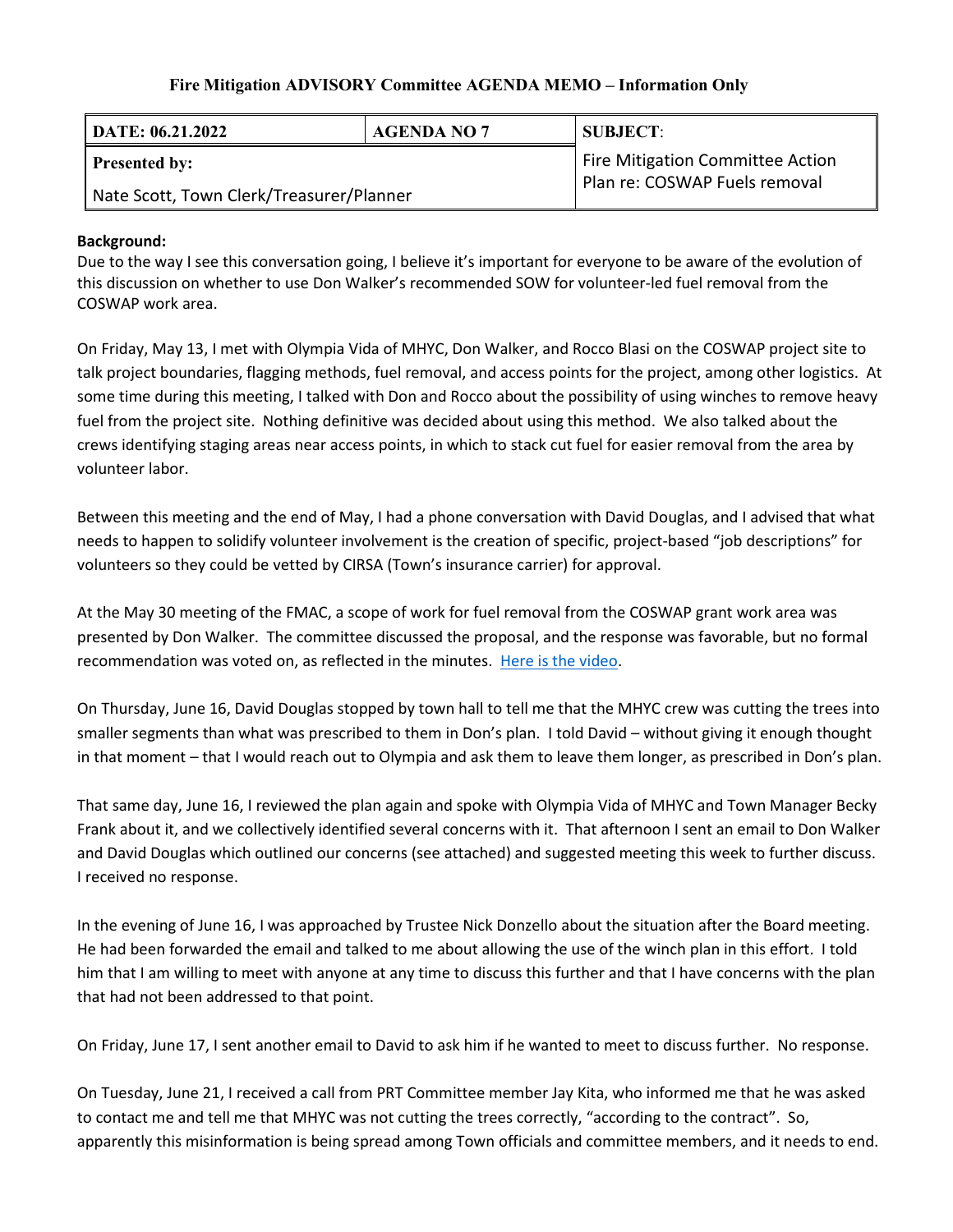For everyone's clarification:

- 1. The scope of work for the approved grant does not specify HOW trees are to be cut.
- 2. It specifies that the town will be responsible for the coordination of volunteers and town staff/equipment, all of which will be used to remove fuel from the project area "where possible". For your reference, here is the full prescription from the accepted grant application:

### **#1- Fuels Reduction/Thinning, to include biomass removal, along Thomas Trail; approx. 26.5 acres:**

Description of task and methods: In Town-owned parcels 8308307001 and 8308307035 (El Paso County), reduce fuel load along the Thomas Trail elevation and down to private property. The following prescription has been developed by David Poletti, CSFS Forester:

Trees in the area are infected with mistletoe and are mostly small diameter. The prescription is to remove dead and dying Douglas fir that has been infected with mistletoe. Other dead/ dying trees may be removed to create openings in the forest. Aspen, ponderosa pine, limber pine, white pine, and spruce will be favored over Douglas fir. Thin live trees with a focus on creating breaks of 10 feet in the forest canopy. Remove any vegetation acting as a ladder fuel. In areas where Aspen is the dominate tree species, favor aspen to create pure Aspen patches. Limb trees greater than 8" DBH to 6'above ground.

### **Due to the steep terrain and low accessibility slash will have options:**

- Lop and scattered to a depth of no more than 12". Limbs will be cut into pieces less than 36" in length. In areas with a lot of biomass, some trees may be retained to avoid having slash deeper than 12".

- When feasible, chip slash on site. (Town will provide a chipper at strategic staging points.)

## - **When feasible, cut fuel can be hauled by work crews to designated pickup area(s). (Town will coordinate volunteer and staff labor for fuel removal and hauling, in order to reduce such work by the MHYC crew.)**

Deliverables: Reduce fuel volume and catastrophic fire risk around GMF perimeter by creating a fuel break; improve wildlife habitat for animals and recreation experience for public land users.

- 3. I hear this being framed by people as a responsibility of the FMAC. It is not. No committee member or community member names are on this project, only those of town staff, Mile High Youth Corps, and DNR.
- 4. I believe this project has evolved in a very standard and positive way for the town and started as a good example of how the committee/Board/administration relationships should work:
	- 1. Community member hears of grant opportunity and passes it on to FMAC chair.
	- 2. FMAC chair makes town staff aware.
	- 3. Town staff modifies and submits the application. (All this happens in about a week.)
	- 4. Trustees approve the application with modification, appoint Nate Scott as project manager.
	- 5. Nate works with DNR and David Poletti to fine tune the application in terms of realistic scope and prescription, submits a modified application.
	- 6. Application is accepted.
	- 7. Project manager works with the work crew on logistics, reporting, and safety fencing with help from volunteer.
	- 8. Volunteers start planning to help with the fuel removal work, which is great. BUT it needs to happen when the time is right and coordinated with town staff and resources. The method of work also needs to be approved by Town staff and our insurance carrier.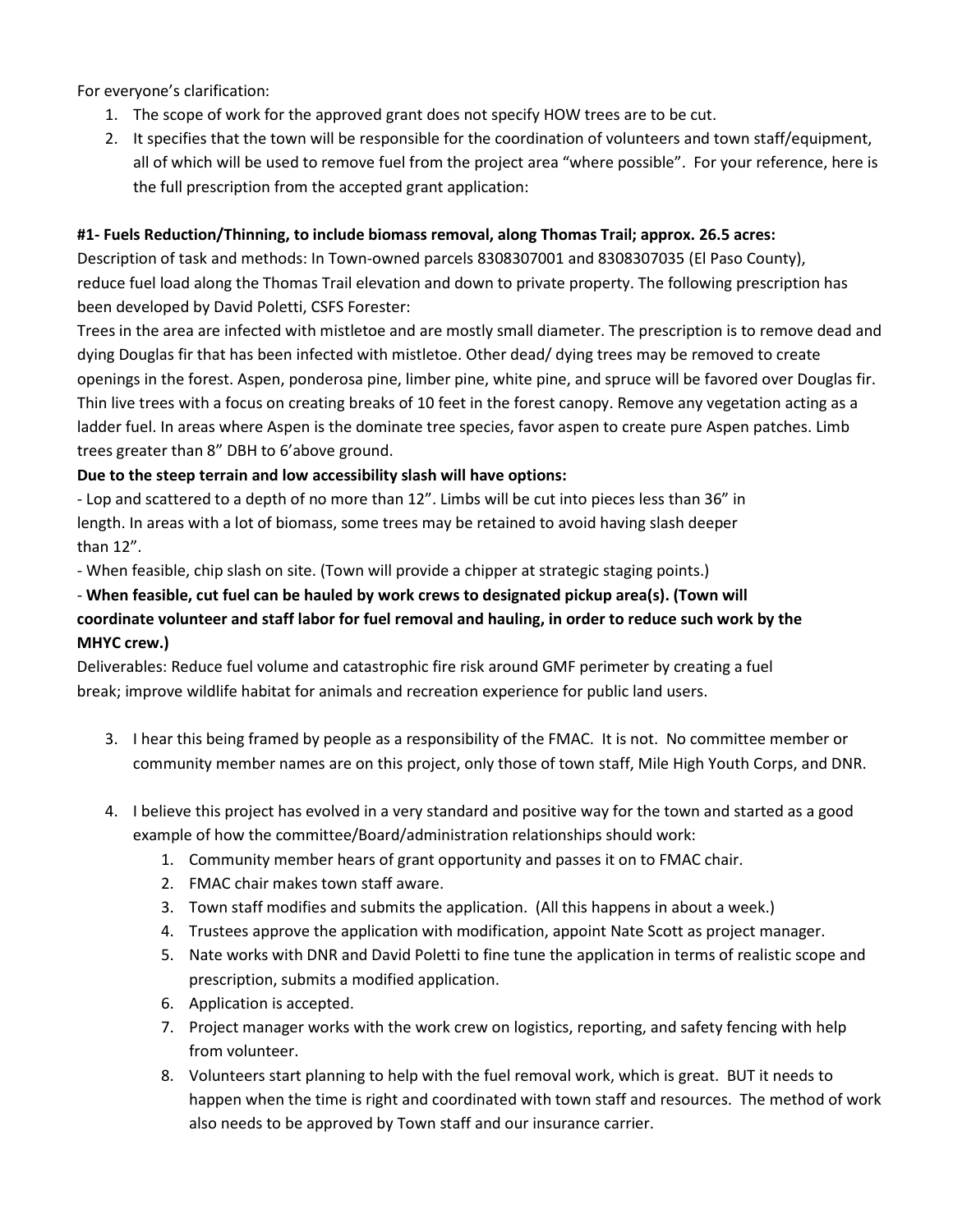## **Fire Mitigation Advisory Committee - Action Plan**

**Coordination of Volunteer Work Force**

*COSWAP Workforce Development Grant: Scope of Work*

*#1- Fuels Reduction/Thinning, to include biomass removal, along Thomas Trail; approx. 2 .5 acres: Description of task and methods: In Town-owned parcels 8308307001 and 8308307035 (El Paso County), reduce fuel load along the Thomas Trail elevation and down to private property.* 

*The following prescription has been developed by David Poletti, CSFS Forester: Trees in the area are infected with mistletoe and are mostly small diameter.* 

*The prescription is to remove dead and dying Douglas fir, that has been infected with mistletoe.* 

*Other dead and dying trees may be removed to create openings in the forest.* 

*Aspen, ponderosa pine, limber pine, white pine, and spruce will be favored over Douglas fir.* 

*Thin live trees with a focus on creating breaks of 10 feet in the forest canopy.* 

*Remove any vegetation acting as a ladder fuel.* 

*In areas where Aspen is the dominate tree species, favor aspen to create pure Aspen patches.* 

*Limb trees greater than 8" DBH to 6'above ground.* 

*Due to the steep terrain and low accessibility slash will have options:* 

*Lop and scattered to a depth of no more than 12".* 

*Limbs will be cut into pieces less than 36" in length.* 

*In areas with a lot of biomass, some trees may be retained to avoid having slash deeper than 12".*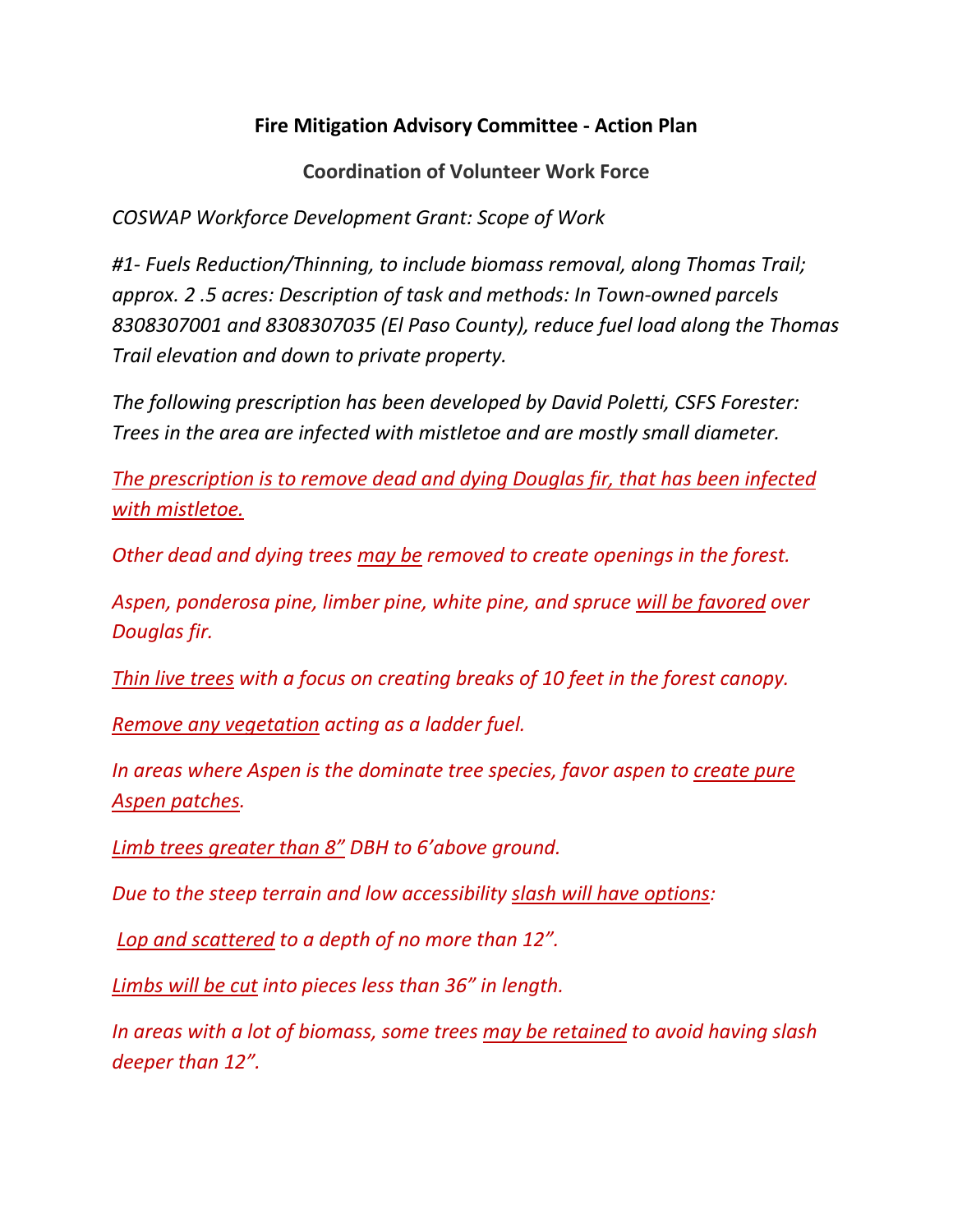*When feasible, chip slash on site.* 

*(Town will provide a chipper at strategic staging points.)* 

*When feasible, cut fuel can be hauled by work crews to designated pickup area(s).* 

*(Town will coordinate volunteer and staff labor for fuel removal and hauling, in order to reduce such work by the MHYC crew.)* 

## *Deliverables:*

*Reduce fuel volume and catastrophic fire risk around GMF perimeter by creating a fuel break;* 

*improve wildlife habitat for animals and* 

*recreation experience for public land users.*

## **PROCESS**

Selection: select trees and vegetation to be felled and lopped, by an arborist or the equivalent.

Felling: all selected trees and vegetation shall be hewn to ground.

Limbing: all felled trees shall be de-limbed.

Scattering: all lopped limbs less than 3 feet in length shall be scattered on ground (Note: exceeding large limbs in length and girth may be left on ground with boles for skidding).

Bucking: all boles that exceed 30 feet in length, shall be cut in half-logs.

Bunching: none required, all boles shall be left where hewn and de-limbed to season.

Yarding: all boles will season for approximately 12 months and then shall be donkeyed down by GMF volunteer crew and staff.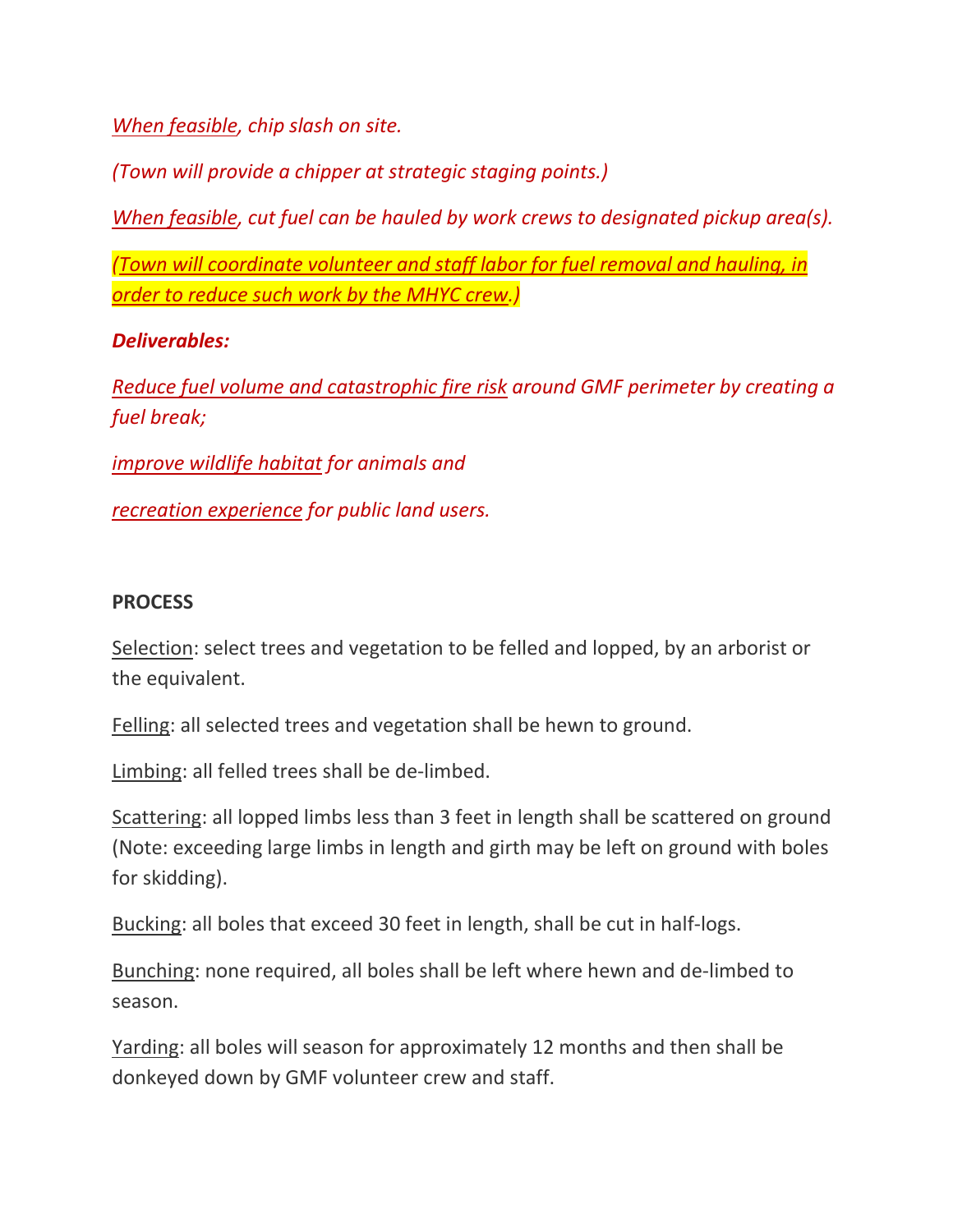## **MHYC Responsibility**: June, July, August, of 2022

**Selection** 

Felling

Limbing

**Scattering** 

Bucking

```
Bunching (not required)
```
## **GMF - FMAC Responsibility**: June, July, August of 2023

## Yarding

Various approved areas along Mountain Ave. and Hondo Ave.

## **Chipping**

Various approved areas along Mountain Ave. and Hondo Ave.

Volunteers (2 - 3 man teams)

Yarding Team: (winches the boles off mountain, stacks them in the yard)

A Wincher (designated field manager and runs the tow-line)

Two Swampers (helps the Wincher)

Donkey Team: (locates boles and attaches the tow-line for skidding)

A Skidder (chokes the boles with the tow-line)

Two Swampers (helps the Skidder)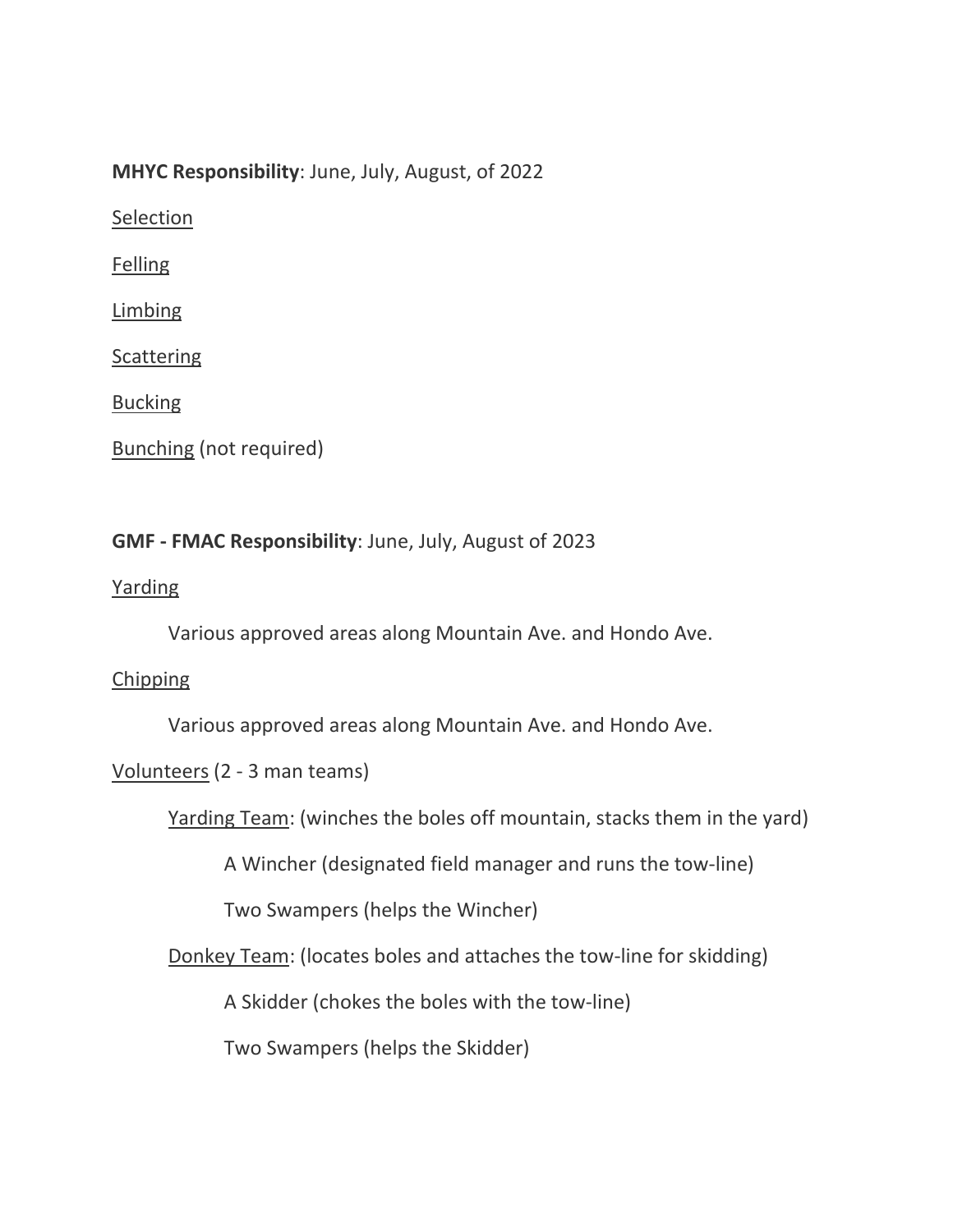Physical Fitness: This work is for an average, healthy adult, who is fit. If you have any concerns about your ability to participate in this type of work, such as bush-wack climbing or lifting up to 50lbs, please consult with your physician for advice.

## **Resources**

Winching Truck Drum Winch (fixed and portable) 1000' tow-line and rigging 1000' return-line and rigging Block and Tackle Choker Chain Skid Timber Jack Fire Extinguisher Wood Chipper Staging Yard

By DCW (05-26-22)